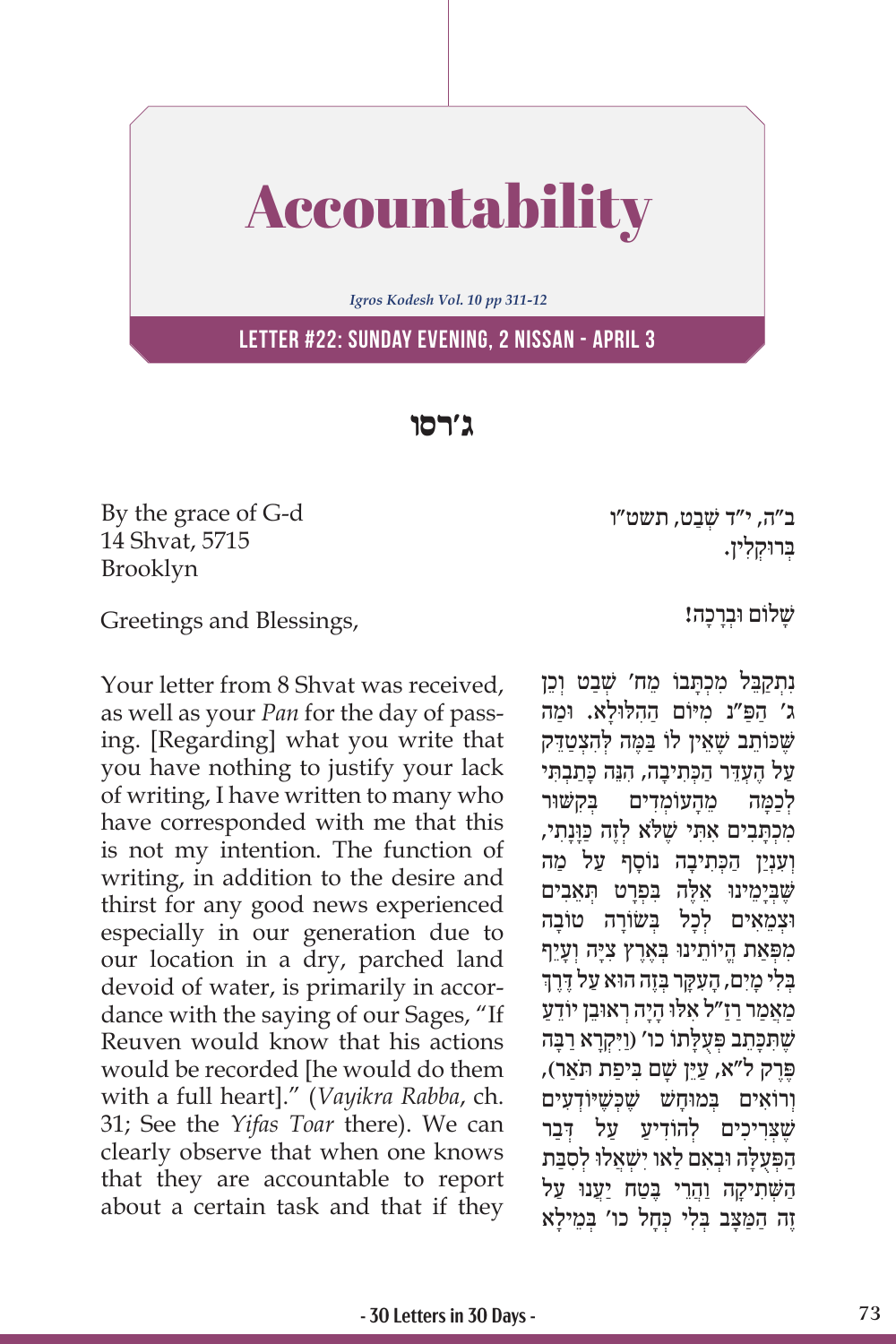will not, their silence will be questioned, they will certainly present their progress without embellishment. This automatically gives inspiration for activities to be with more passion and enthusiasm, sometimes even awakening and drawing abilities from concealment to revelation. Publicly known matters need no elaboration.

In regards to what you write that in your new neighborhood you do not know of an appropriate place: All matters of Torah and *Mitzvos* are achieved specifically with toil and exertion. Only about forces of evil does it say, "we ate for free," as explained in *Zohar*, v. 2, 128a. Why do you pray that a miracle should be performed for you to find a location without exertion? The expressions of our Sages, "how dishonorable [is this person that the order of creation was altered on his behalf]" (*Shabbos* 53b) and "even if [they do perform a miracle for him], they will deduct it [from his merits]" (*Shabbos* 32a), are well known.

I was pleased by what you write that you hired an assistant ... who will certainly influence the relationship of all the different types of Jewish people with you and with your wife. Eventually, your livelihood will come and in time, with abundance. (Although if you would listen to me about your beard corresponding to the 13 attributes of Mercy, as explained in the *Pirush Hamilos* of the Tzemach Tzedek in interpretation of the verse, "*V'Hu Rachum*," sec. 4 (also printed in *Tehillim Yahel Ohr, Kehos*) and your wife about wearing a *Shai-* מִעוֹרֵר זֵה לְפִעָלוֹת בְּיֶתֵר שׂאת ויתר עז, עד שמעורר ּו ִמוֹ צ ִ יא ל ְפָע ִמ ַּ ים גם כּ ֹחוֹ ת מִן הַהָעָלֵם אֵל הַגִּלּוּי. וְהמִפְרְסמוֹת אֵין צִריכוֹת ֲאִר ּ יכות.

ַמַה שֵׁכּוֹתֵב שֶׁבִּשָׁכוּנָה הַחֲדָשָׁה אֵינֵנּוּ יוֹדֵעַ אוֹדוֹת ַמַקוֹם מַתְאִים, הִנֶּה כַּל הַעָנְיַנִים דְתוֹרַה וּמַצְוֹת ָּבָאִים עַל יְדֵי יְגִיעָה דַוְקַא, ִכּ ַי ר ְּק בַצ ִ ּד דְלֻע ַּמ ֶת ז ֶה נֱאַמר ַאֲשֶׁר נֹאכַל חָנָם וְכִמְבֹאֲר ְּב ַזֹה ֵ ר חֶלק ב' קכ"ח א, וְלָמָה לוֹ לְהִתְפַּלֵּל שֶׁיַּעֲשׂוּ ִע ּמ ֵוֹ נס שֶׁ ּיִ ְמָצ ַא ה ָּמ ְּ קוֹ ם ב ִלי יְגִיעָה? וּכְיָדוּעַ הַלָּשׁוֹן כַּמָּה ָגָרוּעַ כו' (שַׁבָּת נג, עַמּוּד ב') וַאֲפִלוּ כו' מְנַכִּין כו' )שַׁ ָּב ַ ת ל"ב ע ּמּוד א'(.

ּנֶהֵנֵיתי מִמַּה שֵׁכּוֹתֵב שֵׁקִבֶּל מִשְׁרַת... שֶׁבְּוַדָּאי מַשִּׁפִּיעַ עַל הַיַּחַס אֵלְיו וְאֶל זוּגָתוֹ תְחָיָה בְּכָל הַחוּגִים דְּבְנֵי יִשְׂרָאֵל שָׁם וְסוֹף סוֹף גַּם<br>הַפַּרְנַסַה - תַּבוֹא - וּבְמֵשֵׁךְ וּבמשַׁדִּ הַזְּמַן גַּם פַּרְנַסָה בְּהַרְחַבָה ַ)אף שֶׁ ִא ָ ם ה ּיו ְ שׁ וֹ מ ִעים לִדְבַרי היְנוּ בַּהוּוֹגֵע לִי"ג תִּקוּנֵי דְקִנַא, וְעַל פִּי המבאר בִפֵרוּשׁ המלות לְהַצֵּמַח צֶדֶק עַל פְּסוּק וְהוּא ַרְחוּם סְעָיף ד' (נִדְפַּס גַּם כֵּן